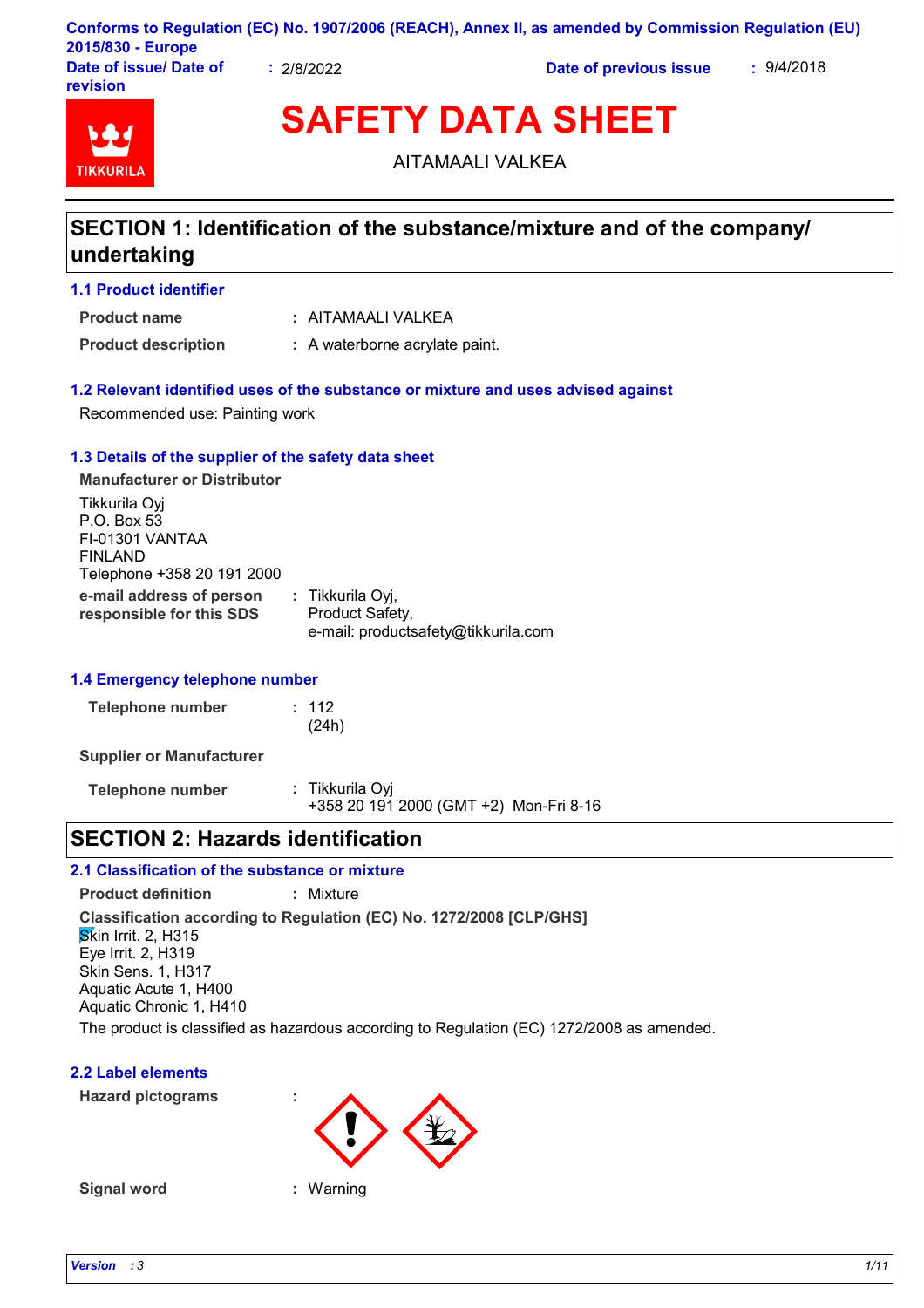| Date of issue/Date of revision        | AITAMAALI VALKEA<br>08.02.2022 Date of previous issue<br>04.09.2018.                                                                                                                                                                     |
|---------------------------------------|------------------------------------------------------------------------------------------------------------------------------------------------------------------------------------------------------------------------------------------|
| <b>Hazard statements</b>              | : H319 - Causes serious eye irritation.<br>H315 - Causes skin irritation.<br>H317 - May cause an allergic skin reaction.<br>H410 - Very toxic to aquatic life with long lasting effects.                                                 |
| <b>Precautionary statements</b>       |                                                                                                                                                                                                                                          |
| <b>General</b>                        | : P101 - If medical advice is needed, have product container or label at hand.<br>P102 - Keep out of reach of children.                                                                                                                  |
| <b>Prevention</b>                     | $\frac{1}{2}$ $\mathbb{P}261$ - Avoid breathing mist/spray.<br>P280 - Wear protective gloves.<br>P271 - Use only outdoors or in a well-ventilated area.<br>P273 - Avoid release to the environment.                                      |
| <b>Response</b>                       | : $\overline{P}302$ + P352 - IF ON SKIN: Wash with plenty of soap and water.<br>P305 + P351 + P338 - IF IN EYES: Rinse cautiously with water for several minutes.<br>Remove contact lenses, if present and easy to do. Continue rinsing. |
| <b>Storage</b>                        | : Not applicable.                                                                                                                                                                                                                        |
| <b>Disposal</b>                       | : Not applicable.                                                                                                                                                                                                                        |
| <b>Hazardous ingredients</b>          | : 2-octyl-2H-isothiazol-3-one (OIT)<br>4,5-dichloro-2-octyl-2H-isothiazol-3-one (DCOIT)                                                                                                                                                  |
| <b>Supplemental label</b><br>elements | : Contains small amounts of sensitizing substances: 3-iodo-2-propynyl<br>butylcarbamate (IPBC) and reaction mass of 5-chloro-2-methyl-2H-isothiazol-3-one<br>and 2-methyl-2H-isothiazol-3-one $(3:1)$ $(C(M)$ IT/MIT $(3:1)$ ).          |
| <b>Treated articles</b>               |                                                                                                                                                                                                                                          |

This product contains a biocidal product for the preservation of the product during storage. Contains C(M)IT/MIT (3:1).

#### **2.3 Other hazards**

**Other hazards which do : not result in classification** : None known.

## **SECTION 3: Composition/information on ingredients**

|                                                      |                                                                                     |          | <b>Classification</b>                                                                                                                                                                                                |              |
|------------------------------------------------------|-------------------------------------------------------------------------------------|----------|----------------------------------------------------------------------------------------------------------------------------------------------------------------------------------------------------------------------|--------------|
| <b>Product/ingredient</b><br>name                    | <b>Identifiers</b>                                                                  | %        | <b>Regulation (EC) No.</b><br>1272/2008 [CLP]                                                                                                                                                                        | <b>Notes</b> |
| zinc oxide                                           | REACH #: 01-2119463881-32<br>EC: 215-222-5<br>CAS: 1314-13-2<br>Index: 030-013-00-7 | $\leq 5$ | Aquatic Acute 1, H400 (M=1)<br>Aquatic Chronic 1, H410 (M=1)                                                                                                                                                         |              |
| 2-octyl-2H-isothiazol-3-one (OIT)                    | EC: 247-761-7<br>CAS: 26530-20-1<br>Index: 613-112-00-5                             | $≤0.3$   | Acute Tox. 3, H301<br>Acute Tox. 3, H311<br>Acute Tox. 2, H330<br>Skin Corr. 1, H314<br>Eye Dam. 1, H318<br>Skin Sens. 1A, H317<br>Aquatic Acute 1, H400 (M=100)<br>Aquatic Chronic 1, H410 (M=100)<br><b>EUH071</b> |              |
| 3-iodo-2-propynyl butylcarbamate<br>(IPBC)           | REACH #: 01-2120762115-60<br>EC: 259-627-5<br>CAS: 55406-53-6                       | ≤ $0.3$  | Acute Tox. 4, H302<br>Acute Tox. 3, H331<br>Eye Dam. 1, H318<br>Skin Sens. 1, H317<br>STOT RE 1, H372 (larynx)<br>Aquatic Acute 1, H400 (M=10)<br>Aquatic Chronic 1, H410 (M=1)                                      |              |
| 4,5-dichloro-2-octyl-2H-isothiazol-<br>3-one (DCOIT) | EC: 264-843-8<br>CAS: 64359-81-5<br>Index: 613-335-00-8                             | < 0.1    | Acute Tox. 4, H302<br>Acute Tox. 2, H330<br>Skin Corr. 1, H314<br>Eye Dam. 1, H318<br>Skin Sens. 1A, H317<br>Aquatic Acute 1, H400 (M=100)<br>Aquatic Chronic 1, H410 (M=100)<br><b>EUH071</b>                       |              |
| bronopol                                             | REACH #: 01-2119980938-15                                                           | ≤ $0.1$  | Acute Tox. 4, H302                                                                                                                                                                                                   |              |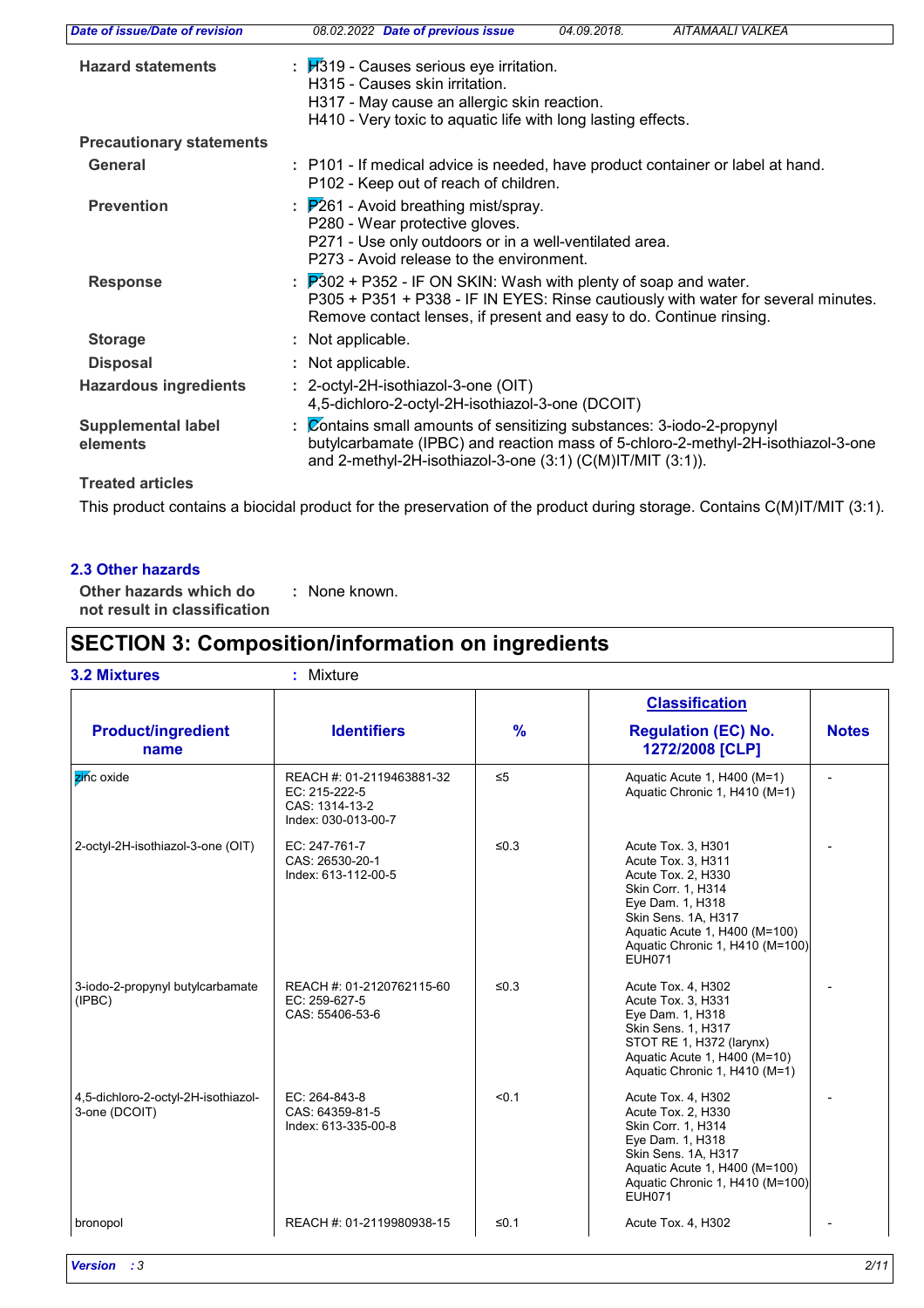| Date of issue/Date of revision                                                                                               | 08.02.2022 Date of previous issue                    |         | 04.09.2018. | AITAMAALI VALKEA                                                                                                                                                                                                                                                                   |  |
|------------------------------------------------------------------------------------------------------------------------------|------------------------------------------------------|---------|-------------|------------------------------------------------------------------------------------------------------------------------------------------------------------------------------------------------------------------------------------------------------------------------------------|--|
|                                                                                                                              | EC: 200-143-0<br>CAS: 52-51-7<br>Index: 603-085-00-8 |         |             | Acute Tox. 4, H312<br>Skin Irrit. 2, H315<br>Eye Dam. 1, H318<br>STOT SE 3, H335<br>Aquatic Acute 1, H400 (M=10)                                                                                                                                                                   |  |
| reaction mass of 5-chloro-2-methyl-<br>2H-isothiazol-3-one and 2-methyl-<br>2H-isothiazol-3-one (3:1) (C(M)IT/<br>MIT (3:1)) | CAS: 55965-84-9<br>Index: 613-167-00-5               | < 0.001 | EUH071      | Acute Tox. 3, H301<br>Acute Tox. 2, H310<br>Acute Tox. 2, H330<br>Skin Corr. 1C, H314<br>Eye Dam. 1, H318<br>Skin Sens. 1A, H317<br>Aquatic Acute 1, H400 (M=100)<br>Aquatic Chronic 1, H410 (M=100)<br>See Section 16 for the full<br>text of the H statements<br>declared above. |  |

There are no additional ingredients present which, within the current knowledge of the supplier, are classified and contribute to the classification of the substance and hence require reporting in this section.

There are no additional ingredients present which, within the current knowledge of the supplier and in the concentrations applicable, are classified as hazardous to health or the environment, are PBTs or vPvBs or have been assigned a workplace exposure limit and hence require reporting in this section.

Occupational exposure limits, if available, are listed in Section 8.

Notes, if applicable, refer to Notes given in Annex VI of 1272/2008/EC.

## **SECTION 4: First aid measures**

| 4.1 Description of first aid measures |                                                                                                                                                                                                                                                        |
|---------------------------------------|--------------------------------------------------------------------------------------------------------------------------------------------------------------------------------------------------------------------------------------------------------|
| General                               | : In all cases of doubt, or when symptoms persist, seek medical attention. Show this<br>safety data sheet or label to the doctor if possible.                                                                                                          |
| Eye contact                           | : Check for and remove any contact lenses. Immediately flush eyes with plenty of<br>lukewarm water, keeping eyelids open. Continue to rinse for at least 15 minutes.<br>Get medical attention if symptoms occur.                                       |
| <b>Inhalation</b>                     | : Remove to fresh air. Keep person warm and at rest.                                                                                                                                                                                                   |
| <b>Skin contact</b>                   | : Remove contaminated clothing and shoes. Wash skin thoroughly with soap and<br>water or use recognized skin cleanser. Do NOT use solvents or thinners. Get<br>medical attention if symptoms occur.                                                    |
| Ingestion                             | : If accidentally swallowed rinse the mouth with plenty of water (only if the person is<br>conscious) and obtain immediate medical attention. Remove to fresh air and keep<br>at rest in a position comfortable for breathing. Do NOT induce vomiting. |

#### **4.2 Most important symptoms and effects, both acute and delayed**

**Zauses skin irritation.** Causes serious eye irritation. May cause an allergic skin reaction. See Section 11 for more detailed information on health effects and symptoms.

#### **4.3 Indication of any immediate medical attention and special treatment needed**

None.

## **SECTION 5: Firefighting measures**

| 5.1 Extinguishing media                |                                                                                                                                              |
|----------------------------------------|----------------------------------------------------------------------------------------------------------------------------------------------|
| <b>Suitable extinguishing</b><br>media | : Use an extinguishing agent suitable for the surrounding fire. Recommended:<br>Alcohol resistant foam, $CO2$ , powders or water spray/mist. |
| Unsuitable extinguishing<br>media      | : Do not use a direct water jet that could spread the fire.                                                                                  |

#### **5.2 Special hazards arising from the substance or mixture**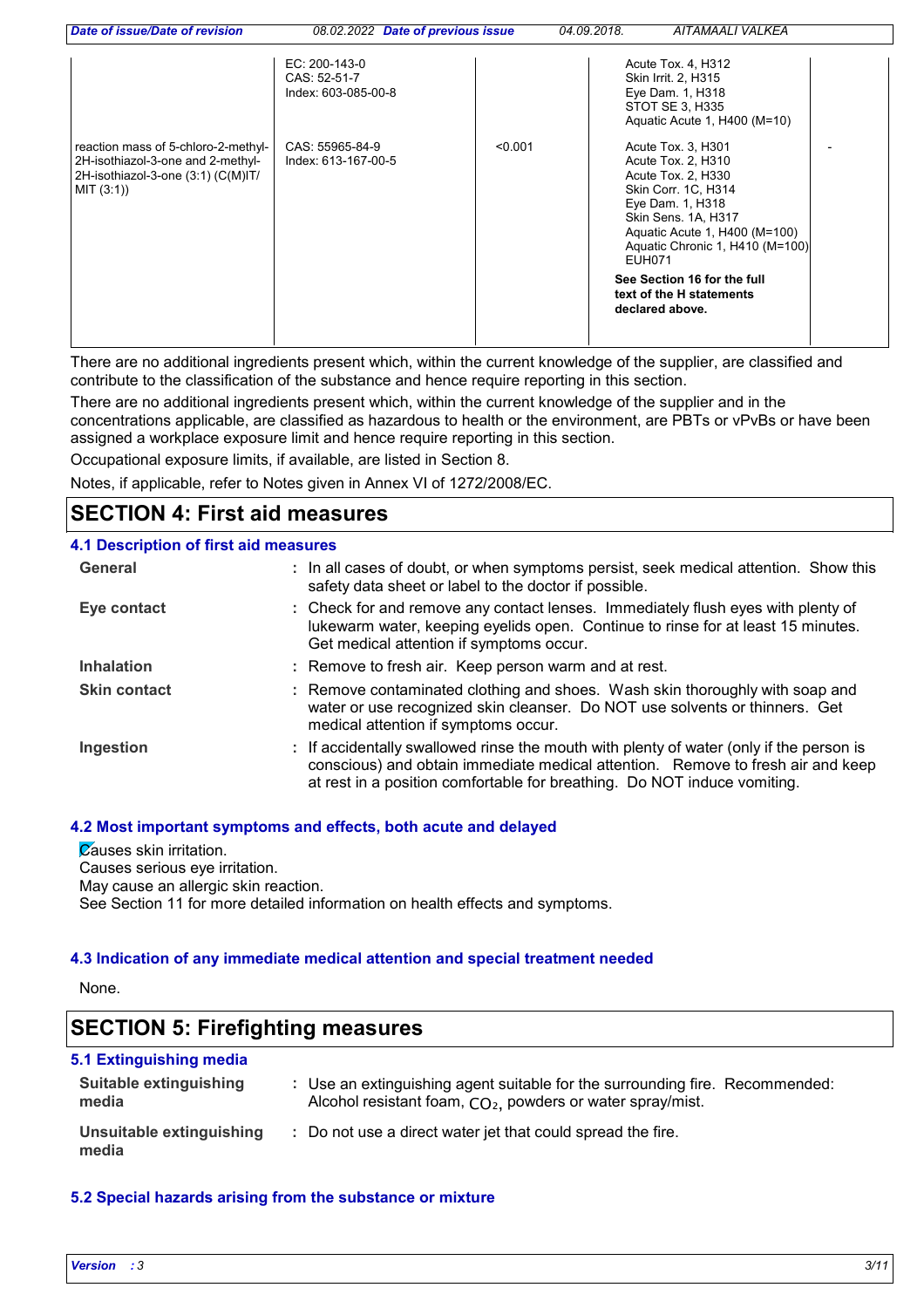| Date of issue/Date of revision                           | 08.02.2022 Date of previous issue<br>AITAMAALI VALKEA<br>04.09.2018.                                                                                                                                                                             |
|----------------------------------------------------------|--------------------------------------------------------------------------------------------------------------------------------------------------------------------------------------------------------------------------------------------------|
| <b>Hazards from the</b><br>substance or mixture          | : This product is not classified as flammable. Fire will produce dense black smoke.<br>Exposure to decomposition products may cause a health hazard.                                                                                             |
| <b>Hazardous combustion</b><br>products                  | : When exposed to high temperatures, hazardous decomposition products may be<br>produced, such as carbon monoxide and dioxide, smoke, oxides of nitrogen etc.                                                                                    |
| 5.3 Advice for firefighters                              |                                                                                                                                                                                                                                                  |
| <b>Special protective actions</b><br>for fire-fighters   | : Use water spray to keep fire-exposed containers cool. This material is hazardous to<br>aquatic organisms. Fire water contaminated with this material must be contained<br>and prevented from being discharged to any waterway, sewer or drain. |
| <b>Special protective</b><br>equipment for fire-fighters | : Fire-fighters should wear appropriate protective equipment and self-contained<br>breathing apparatus (SCBA) with a full face-piece operated in positive pressure<br>mode.                                                                      |

# **SECTION 6: Accidental release measures**

| <b>6.1 Personal precautions,</b><br>protective equipment and<br>emergency procedures | : Provide adequate ventilation. Avoid breathing vapor or mist. Avoid contact with<br>skin and eyes. See Section 8 for information on appropriate personal protective<br>equipment.                                                                                       |
|--------------------------------------------------------------------------------------|--------------------------------------------------------------------------------------------------------------------------------------------------------------------------------------------------------------------------------------------------------------------------|
| <b>6.2 Environmental</b><br>precautions                                              | : Hazardous to aquatic environment. Do not allow to enter drains, water courses or<br>soil.                                                                                                                                                                              |
| 6.3 Methods and materials<br>for containment and<br>cleaning up                      | : Contain and collect spillage with non-combustible, absorbent material e.g. sand,<br>earth, vermiculite or diatomaceous earth and place in container for disposal<br>according to local regulations. Preferably clean with water or detergent. Avoid using<br>solvents. |
| 6.4 Reference to other<br><b>sections</b>                                            | : See Section 1 for emergency contact information.<br>See Section 13 for additional waste treatment information.                                                                                                                                                         |

# **SECTION 7: Handling and storage**

| <b>7.1 Precautions for safe</b><br>handling                                   | : Skin contact with the product and exposure to spray mist and vapor should be<br>avoided. Avoid contact with skin and eyes. Avoid inhalation of dust from sanding.<br>See Section 8 for information on appropriate personal protective equipment. Eating,<br>drinking and smoking should be prohibited in areas where this material is handled<br>and stored. Wash hands before breaks and immediately after handling the product.<br>Avoid release to the environment. |
|-------------------------------------------------------------------------------|--------------------------------------------------------------------------------------------------------------------------------------------------------------------------------------------------------------------------------------------------------------------------------------------------------------------------------------------------------------------------------------------------------------------------------------------------------------------------|
| <b>7.2 Conditions for safe</b><br>storage, including any<br>incompatibilities | : Store in original container protected from direct sunlight in a dry, cool and well-<br>ventilated area, away from incompatible materials (see Section 10) and food and<br>drink. Keep container tightly closed. Containers that have been opened must be<br>carefully resealed and kept upright to prevent leakage. Recommended storage<br>temperature is +5°C +25°C. Do not allow to freeze. Store in accordance with local<br>regulations.                           |
| 7.3 Specific end use(s)                                                       | : None.                                                                                                                                                                                                                                                                                                                                                                                                                                                                  |

## **SECTION 8: Exposure controls/personal protection**

#### **8.1 Control parameters**

No exposure limit value known. **Occupational exposure limits**

|            | Recommended monitoring : If this product contains ingredients with exposure limits, personal, workplace |
|------------|---------------------------------------------------------------------------------------------------------|
| procedures | atmosphere or biological monitoring may be required to determine the effectiveness                      |
|            | of the ventilation or other control measures and/or the necessity to use respiratory                    |
|            | protective equipment.                                                                                   |

### **PNECs DNELs/DMELs** No DNELs/DMELs available.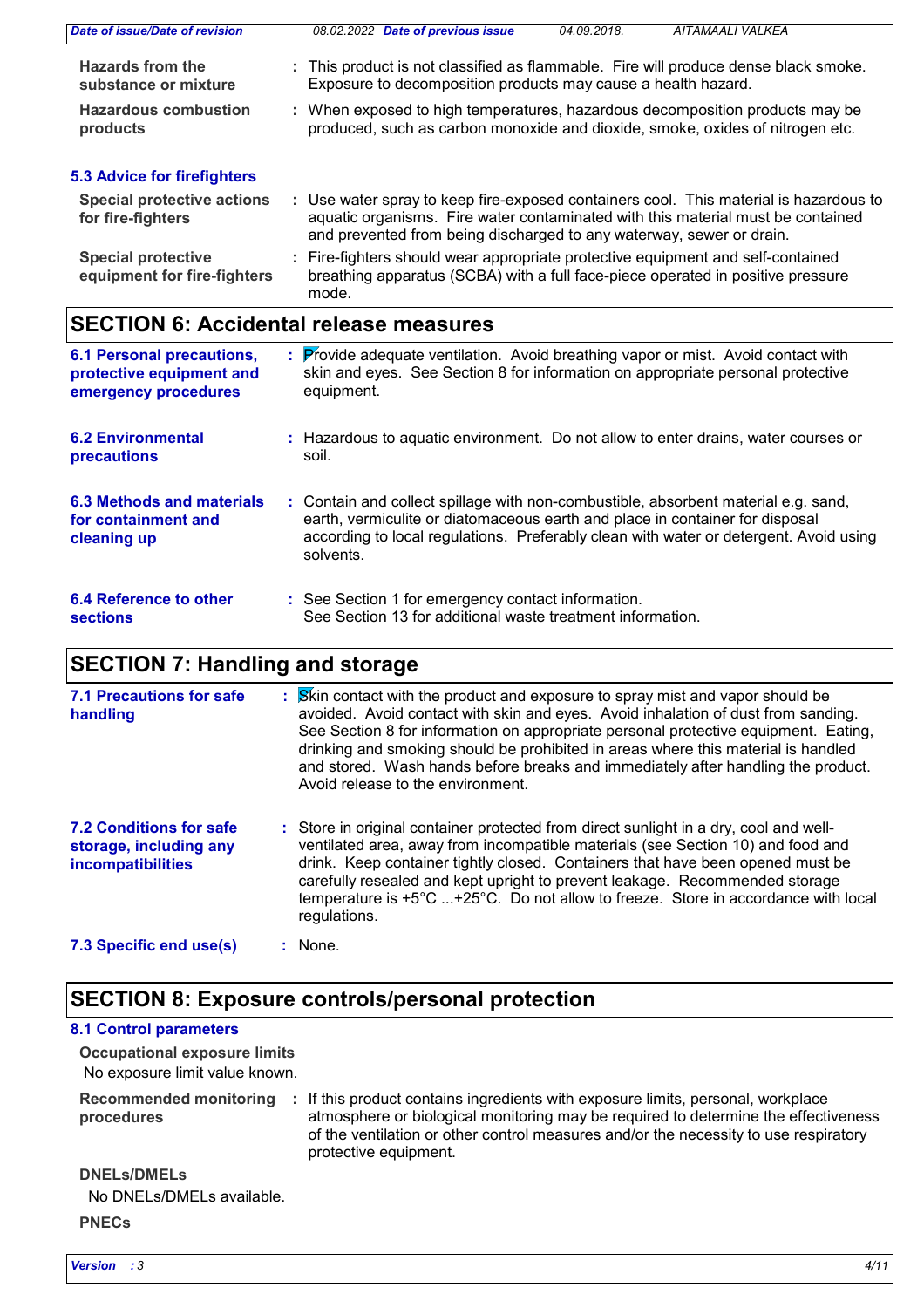No PNECs available.

#### **8.2 Exposure controls**

#### **Appropriate engineering controls**

Provide adequate ventilation. Where reasonably practicable, this should be achieved by the use of local exhaust ventilation and good general extraction. If these are not sufficient to maintain concentrations of particulates and solvent vapors below the OEL, suitable respiratory protection must be worn (see Personal protection). Comply with the health and safety at work laws.

#### **Individual protection measures**

| <b>Eye/face protection</b>                | : Use safety eyewear (EN166), especially during spray-application.                                                                                                                                                                                                                                                                                                                                                                                                                                                                  |
|-------------------------------------------|-------------------------------------------------------------------------------------------------------------------------------------------------------------------------------------------------------------------------------------------------------------------------------------------------------------------------------------------------------------------------------------------------------------------------------------------------------------------------------------------------------------------------------------|
| <b>Hand protection</b>                    | : Always wear approved protective gloves against chemicals. Gloves should be<br>replaced regularly and if there is any sign of damage to the glove material. The<br>instructions and information provided by the glove manufacturer on use, storage,<br>maintenance and replacement must be followed.<br>Recommended glove material (EN374):<br>> 8 hours (breakthrough time): nitrile rubber<br>Not recommended: PVA gloves                                                                                                        |
| <b>Skin protection</b>                    | : Wear suitable protective clothing.                                                                                                                                                                                                                                                                                                                                                                                                                                                                                                |
| <b>Respiratory protection</b>             | : If ventilation during spray-application is inadequate, use respirators with<br>combination filter AP, gas/dust filter (EN405:2001). Wear a half mask or full face<br>respirator with gas and vapor filter A and dust filter P2 during sanding (EN140:1998,<br>EN405:2001). During continuous and long-term work the use of motor-driven or air-<br>fed respirators is recommended (EN12941:1998). Be sure to use an approved/<br>certified respirator or equivalent. Check that mask fits tightly and change filter<br>regularly. |
| <b>Environmental exposure</b><br>controls | : For information regarding environmental protection measures, please refer to<br>section 13 for waste handling, section 7 for handling and storage and section 1.2<br>for relevant identified uses of the substance or mixture and uses advised against.                                                                                                                                                                                                                                                                           |

## **SECTION 9: Physical and chemical properties**

#### **9.1 Information on basic physical and chemical properties**

| <b>Appearance</b>                                                                 |    |                                                                                        |
|-----------------------------------------------------------------------------------|----|----------------------------------------------------------------------------------------|
| <b>Physical state</b>                                                             | ÷. | Liquid.                                                                                |
| Color                                                                             |    | White.                                                                                 |
| Odor                                                                              |    | Mild.                                                                                  |
| <b>Odor threshold</b>                                                             |    | Not relevant for the hazard assessment of the product.                                 |
| рH                                                                                |    | $\overline{\mathbf{V}}$ to 9                                                           |
| <b>Melting point/freezing point</b><br>Initial boiling point and<br>boiling range |    | $0^{\circ}$ C (water)<br>: $100^{\circ}$ C (water)                                     |
| <b>Flash point</b>                                                                |    | : $>100 °C$                                                                            |
| <b>Evaporation rate</b><br><b>Flammability (solid, gas)</b>                       |    | Not relevant due to the nature of the product.<br>Not applicable. Product is a liquid. |
| <b>Upper/lower flammability or</b><br>explosive limits                            |    | : No flammable ingredients present.                                                    |
| Vapor pressure                                                                    |    | : 3.2 kPa [room temperature] (water)                                                   |
| <b>Vapor density</b>                                                              |    | Not relevant for the hazard assessment of the product.                                 |
| <b>Density</b>                                                                    |    | 1.3 $g/cm3$                                                                            |
| Solubility(ies)                                                                   |    | Miscible in water.                                                                     |
| Partition coefficient: n-octanol/:<br>water                                       |    | Mot applicable.                                                                        |
| <b>Auto-ignition temperature</b>                                                  |    | : Not relevant due to the nature of the product.                                       |
| <b>Decomposition temperature</b>                                                  |    | Not relevant for the hazard assessment of the product.                                 |
| <b>Viscosity</b>                                                                  |    | Not relevant for the hazard assessment of the product.                                 |
| <b>Explosive properties</b>                                                       |    | No explosive ingredients present.                                                      |
| <b>Oxidizing properties</b>                                                       |    | No oxidizing ingredients present.                                                      |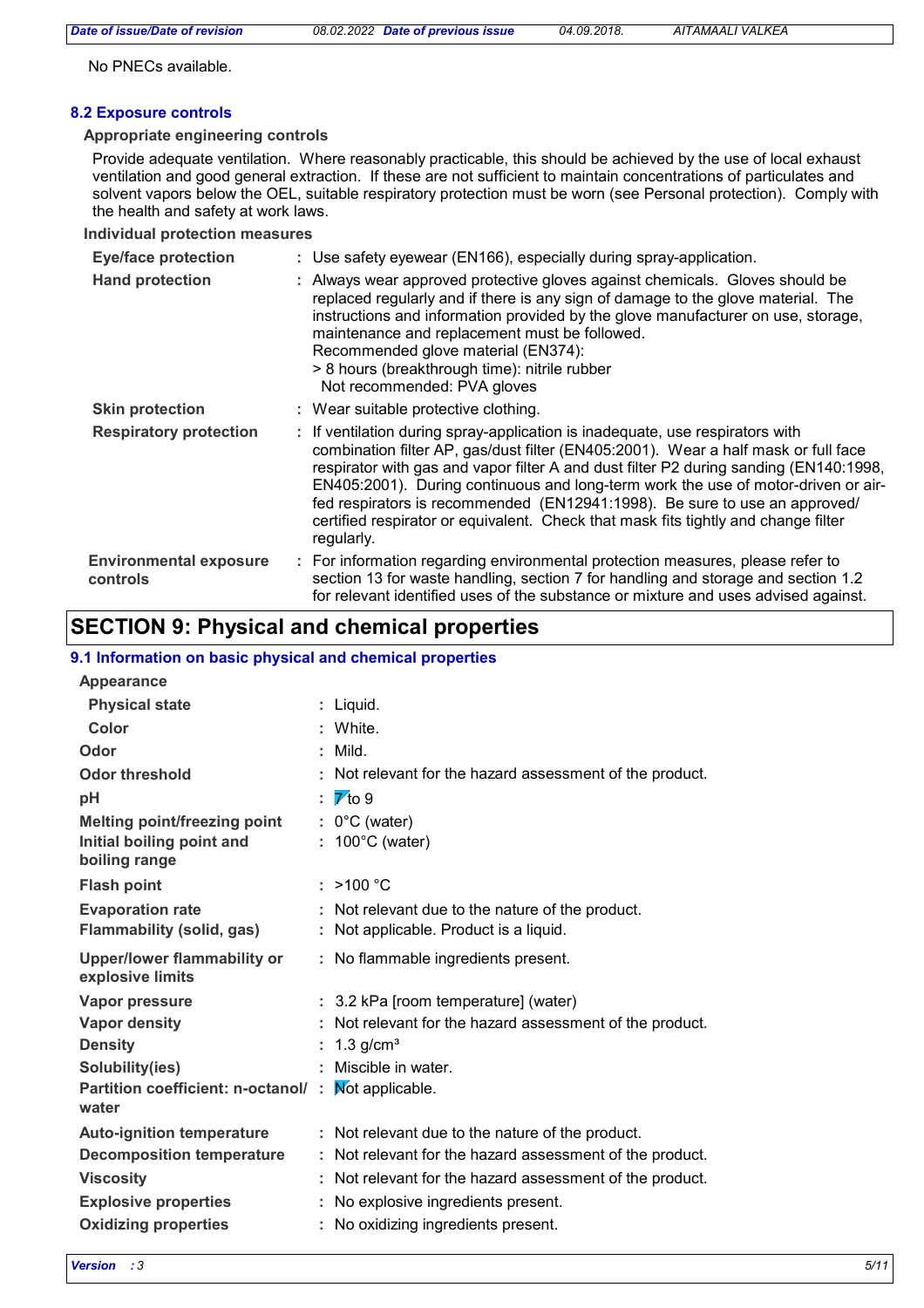*Date of issue/Date of revision 08.02.2022 Date of previous issue 04.09.2018. AITAMAALI VALKEA*

## **Particle characteristics**

## **Median particle size :** Not applicable.

#### **9.2 Other information**

No additional information.

## **SECTION 10: Stability and reactivity**

| <b>10.1 Reactivity</b>                          | $\therefore$ See Section 10.5.                                                                                                                                |
|-------------------------------------------------|---------------------------------------------------------------------------------------------------------------------------------------------------------------|
| <b>10.2 Chemical stability</b>                  | : Stable under recommended storage and handling conditions (see Section 7).                                                                                   |
| 10.3 Possibility of<br>hazardous reactions      | : Under normal conditions of storage and use, hazardous reactions will not occur.                                                                             |
| <b>10.4 Conditions to avoid</b>                 | : Avoid extreme heat and freezing.                                                                                                                            |
| 10.5 Incompatible materials                     | : Keep away from the following materials to prevent strong exothermic reactions:<br>oxidizing agents<br>strong acids<br>strong alkalis                        |
| <b>10.6 Hazardous</b><br>decomposition products | : When exposed to high temperatures, hazardous decomposition products may be<br>produced, such as carbon monoxide and dioxide, smoke, oxides of nitrogen etc. |

## **SECTION 11: Toxicological information**

#### **11.1 Information on toxicological effects**

There is no testdata available on the product itself.

The product is classified as hazardous according to Regulation (EC) 1272/2008 as amended.

Long term exposure to spray mist may produce respiratory tract irritation. Prolonged or repeated contact can defat the skin and lead to irritation, cracking and/or dermatitis.

**Acute toxicity**

Not classified.

**Irritation/Corrosion**

Causes skin irritation. Causes serious eye irritation.

**Sensitization**

May cause an allergic skin reaction.

The product contains sensitizing substances mentioned in sections 2 and 3.

**Mutagenicity**

Not classified.

**Carcinogenicity**

Not classified.

**Reproductive toxicity**

Not classified.

**Teratogenicity**

Not classified.

**Specific target organ toxicity (single exposure)**

Not classified.

**Specific target organ toxicity (repeated exposure)**

Not classified.

**Aspiration hazard**

Not classified.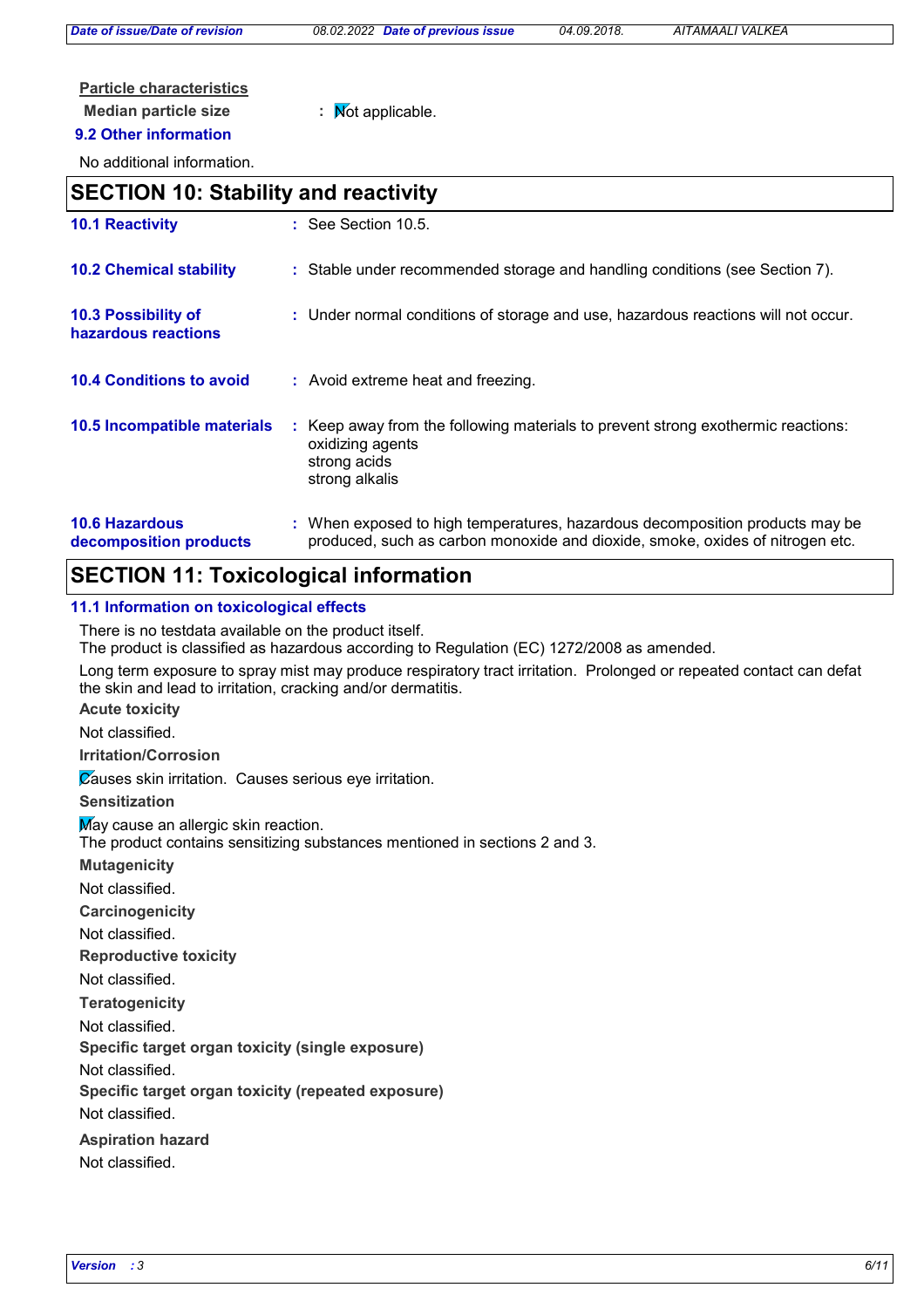## **SECTION 12: Ecological information**

Ecological testing has not been conducted on this product. The product is classified as environmetally hazardous according to Regulation (EC) 1272/2008. Very toxic to aquatic life with long lasting effects.

Do not allow to enter drains, water courses or soil.

#### **12.1 Toxicity**

| <b>Product/ingredient name</b>                       | <b>Result</b>                     | <b>Species</b>                         | <b>Exposure</b> |
|------------------------------------------------------|-----------------------------------|----------------------------------------|-----------------|
| zinc oxide                                           | Acute EC50 0.17 mg/l              | Algae - Selenastrum<br>capricornutum   | 72 hours        |
|                                                      | Acute EC50 0.481 mg/l Fresh water | Daphnia - Daphnia magna -<br>Neonate   | 48 hours        |
|                                                      | Acute LC50 2.525 mg/l Fresh water | Fish - Danio rerio - Adult             | 96 hours        |
| 2-octyl-2H-isothiazol-3-one<br>(OIT)                 | Acute EC50 0.00129 mg/l           | Algae - Navicula pelliculosa           | 48 hours        |
|                                                      | Acute EC50 0.013 mg/l             | Crustaceans - Crassostrea<br>virginica | 96 hours        |
|                                                      | Acute LC50 0.047 mg/l             | Fish - Oncorhynchus mykiss             | 96 hours        |
|                                                      | Chronic EC10 0.000224 mg/l        | Algae - Navicula pelliculosa           | 48 hours        |
|                                                      | Chronic NOEC 0.003 mg/l           | Daphnia - Daphnia magna                | 21 days         |
|                                                      | Chronic NOEC 0.0085 mg/l          | Fish - Pimephales promelas             | 35 days         |
| 3-iodo-2-propynyl<br>butylcarbamate (IPBC)           | EC50 0.053 mg/l                   | Algae                                  | 72 hours        |
|                                                      | EC50 0.16 mg/l                    | Daphnia                                | 48 hours        |
|                                                      | LC50 0.067 mg/l                   | Fish                                   | 96 hours        |
|                                                      | NOEC 0.05 mg/l                    | Daphnia - Daphnia magna                | 21 days         |
| 4,5-dichloro-2-octyl-2H-<br>isothiazol-3-one (DCOIT) | Acute EC50 1.6 µg/l               | Algae - Navicula pelliculosa           | 24 hours        |
|                                                      | Acute EC50 2.1 µg/l               | Crustaceans - Crassostrea<br>virginica | 48 hours        |
|                                                      | Acute LC50 2.7 µg/l               | Fish - Oncorhynchus mykiss             | 96 hours        |
|                                                      | Chronic NOEC 0.4 µg/l             | Daphnia - Daphnia magna                | 21 days         |
|                                                      | Chronic NOEC 0.47 µg/l            | Fish - Danio rerio                     | 35 days         |
| bronopol                                             | Acute EC50 0.068 mg/l             | Algae - Anabaena flos aqua             | 72 hours        |

#### **12.2 Persistence and degradability**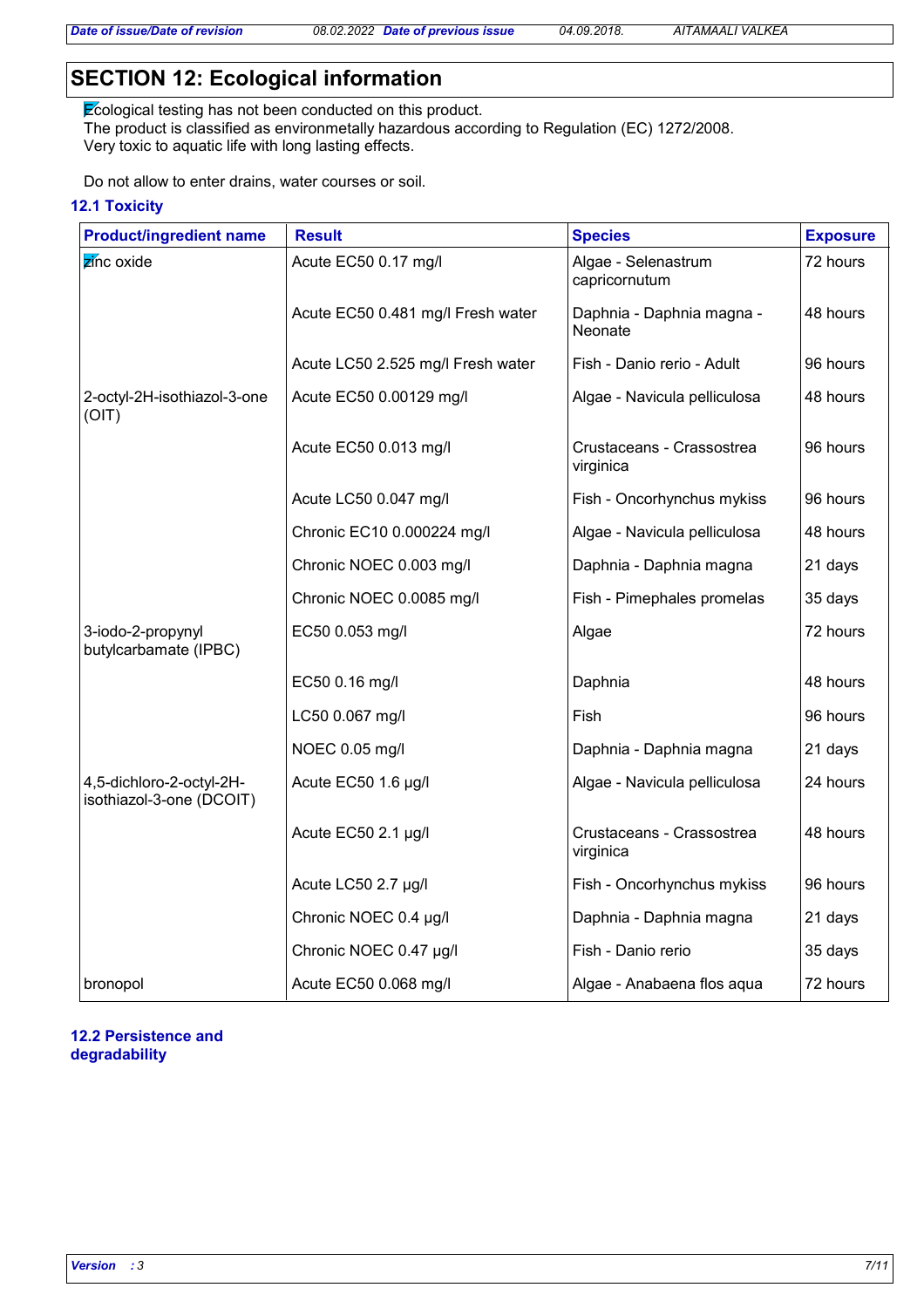*Date of issue/Date of revision 08.02.2022 Date of previous issue 04.09.2018. AITAMAALI VALKEA*

| <b>Product/ingredient name</b>                                                                                                       | <b>Aquatic half-life</b> | <b>Photolysis</b> | <b>Biodegradability</b> |
|--------------------------------------------------------------------------------------------------------------------------------------|--------------------------|-------------------|-------------------------|
| peaction mass of 5-chloro-<br>2-methyl-2H-isothiazol-<br>3-one and 2-methyl-2H-<br>isothiazol-3-one $(3:1)$ $(C(M))$<br>IT/MIT (3:1) | ۰                        |                   | Readily                 |
| 4,5-dichloro-2-octyl-2H-<br>isothiazol-3-one (DCOIT)                                                                                 |                          |                   | Not readily             |
| 2-octyl-2H-isothiazol-3-one<br>(OIT)                                                                                                 |                          |                   | Not readily             |

#### **12.3 Bioaccumulative potential**

| <b>Product/ingredient name</b>       | $LogP_{ow}$ | <b>Bioconcentration factor</b><br>[BCF] | <b>Potential</b> |
|--------------------------------------|-------------|-----------------------------------------|------------------|
| <b>bronopol</b>                      | 0.18        |                                         | low              |
| 2-octyl-2H-isothiazol-3-one<br>(OIT) | 2.45        |                                         | low              |
| zinc oxide                           |             | 28960                                   | high             |

#### **12.4 Mobility in soil**

| Soil/water partition     | : Not available. |
|--------------------------|------------------|
| <b>coefficient (Koc)</b> |                  |
| <b>Mobility</b>          | : Not available. |

#### **12.5 Results of PBT and vPvB assessment**

This mixture does not contain any substances that are assessed to be a PBT or a vPvB.

#### **12.6 Other adverse effects :**

## **SECTION 13: Disposal considerations**

#### **13.1 Waste treatment methods**

#### **Product**

**Methods of disposal :**

Remove as much product as possible from the tools before cleaning. Liquid residue and cleaning liquids are hazardous waste and must not be emptied into drains or sewage system, but handled in accordance with national regulations. Product residues should be left at special companies which have permission for gathering this kind of wastes.

**European waste catalogue (EWC)**

| <b>Waste designation</b><br>Waste code |                                                                                     |
|----------------------------------------|-------------------------------------------------------------------------------------|
| $1080111*$                             | ' waste paint and varnish containing organic solvents or other hazardous substances |

If this product is mixed with other wastes, the original waste product code may no longer apply and the appropriate code should be assigned. For further information, contact your local waste authority.

#### **Packaging**

| <b>Methods of disposal</b> | : Empty packaging should be disposed of in accordance with national regulations. |
|----------------------------|----------------------------------------------------------------------------------|
| <b>Special precautions</b> | : No additional information.                                                     |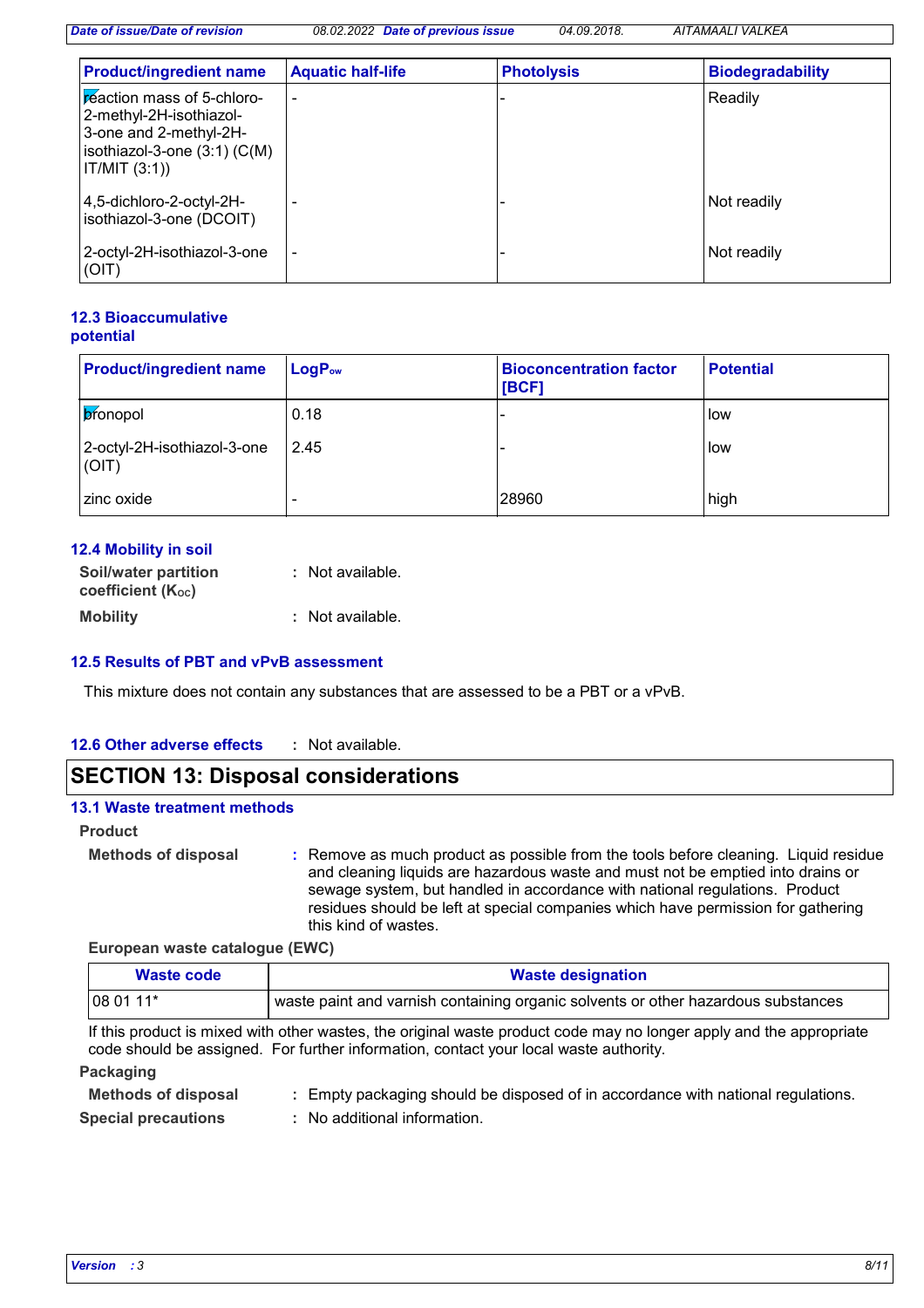## **SECTION 14: Transport information**

|                                                                         |                                           | <b>ADR/RID</b>                                                                                          | <b>IMDG</b>                                                                                | <b>IATA</b>                                                                                                                                                                      |  |
|-------------------------------------------------------------------------|-------------------------------------------|---------------------------------------------------------------------------------------------------------|--------------------------------------------------------------------------------------------|----------------------------------------------------------------------------------------------------------------------------------------------------------------------------------|--|
|                                                                         | 14.1 UN number                            | <b>UN3082</b>                                                                                           | <b>UN3082</b>                                                                              | <b>UN3082</b>                                                                                                                                                                    |  |
|                                                                         | 14.2 UN proper<br>shipping name           | <b>ENVIRONMENTALLY</b><br><b>HAZARDOUS</b><br>SUBSTANCE,<br>LIQUID, N.O.S. (zinc<br>oxide)              | <b>ENVIRONMENTALLY</b><br><b>HAZARDOUS</b><br>SUBSTANCE,<br>LIQUID, N.O.S. (zinc<br>oxide) | <b>ENVIRONMENTALLY</b><br><b>HAZARDOUS</b><br>SUBSTANCE,<br>LIQUID, N.O.S. (zinc<br>oxide)                                                                                       |  |
|                                                                         | <b>14.3 Transport</b><br>hazard class(es) | 9                                                                                                       | 9                                                                                          | 9                                                                                                                                                                                |  |
|                                                                         | 14.4 Packing<br>group                     | $\mathbf{III}$                                                                                          | III                                                                                        | $\mathbf{III}$                                                                                                                                                                   |  |
|                                                                         | 14.5<br><b>Environmental</b><br>hazards   | Yes.                                                                                                    | Yes.                                                                                       | Yes.                                                                                                                                                                             |  |
|                                                                         | <b>Additional information</b>             |                                                                                                         |                                                                                            |                                                                                                                                                                                  |  |
|                                                                         | <b>ADR/RID</b>                            | and 4.1.1.4 to 4.1.1.8.                                                                                 |                                                                                            | : This product is not regulated as a dangerous good when transported in sizes of $\leq 5$ L<br>or ≤5 kg, provided the packagings meet the general provisions of 4.1.1.1, 4.1.1.2 |  |
|                                                                         | <b>IMDG</b>                               | and 4.1.1.4 to 4.1.1.8.                                                                                 |                                                                                            | : This product is not regulated as a dangerous good when transported in sizes of ≤5 L<br>or ≤5 kg, provided the packagings meet the general provisions of 4.1.1.1, 4.1.1.2       |  |
|                                                                         | <b>IATA</b>                               | or ≤5 kg, provided the packagings meet the general provisions of 5.0.2.4.1,<br>5.0.2.6.1.1 and 5.0.2.8. |                                                                                            | : This product is not regulated as a dangerous good when transported in sizes of ≤5 L                                                                                            |  |
| user                                                                    | <b>14.6 Special precautions for</b>       | the event of an accident or spillage.                                                                   |                                                                                            | : Transport within user's premises: always transport in closed containers that are<br>upright and secure. Ensure that persons transporting the product know what to do in        |  |
| <b>14.7 Transport in bulk</b><br>according to IMO<br><b>instruments</b> |                                           | : Not available.                                                                                        |                                                                                            |                                                                                                                                                                                  |  |
|                                                                         |                                           | <b>SECTION 15: Regulatory information</b>                                                               |                                                                                            |                                                                                                                                                                                  |  |
|                                                                         |                                           | 15.1 Safety, health and environmental regulations/legislation specific for the substance or mixture     |                                                                                            |                                                                                                                                                                                  |  |
| <b>Other EU regulations</b>                                             | EU Regulation (EC) No. 1907/2006 (REACH)  |                                                                                                         |                                                                                            |                                                                                                                                                                                  |  |

| <b>Europe inventory</b> | $\mathcal{A}$ Rt least one component is not listed. |
|-------------------------|-----------------------------------------------------|
|-------------------------|-----------------------------------------------------|

**Persistent Organic Pollutants** Not listed.

**VOC Directive :** This product is in scope of Directive 2004/42/CE.

#### **15.2 Chemical Safety Assessment** This product contains substances for which Chemical Safety Assessments are still **:** required.

*Version : 3 9/11*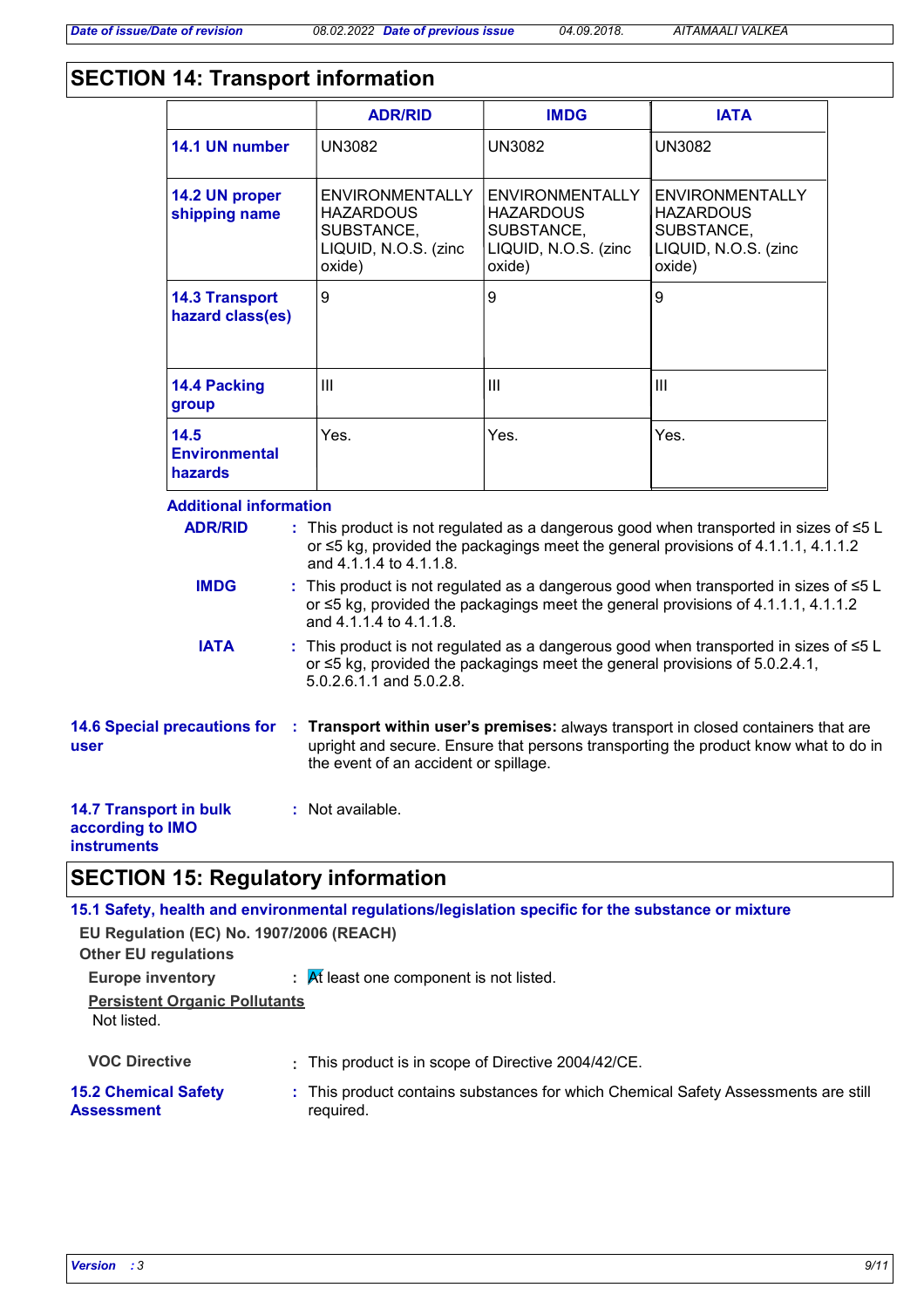*Date of issue/Date of revision 08.02.2022 Date of previous issue 04.09.2018. AITAMAALI VALKEA*

## **SECTION 16: Other information**

 $\nabla$  Indicates information that has changed from previously issued version.

| <b>Abbreviations and</b> | $:$ ATE = Acute Toxicity Estimate                                             |
|--------------------------|-------------------------------------------------------------------------------|
| acronyms                 | CLP = Classification, Labelling and Packaging Regulation [Regulation (EC) No. |
|                          | 1272/2008]                                                                    |
|                          | DMEL = Derived Minimal Effect Level                                           |
|                          | DNEL = Derived No Effect Level                                                |
|                          | EUH statement = CLP-specific Hazard statement                                 |
|                          | PBT = Persistent, Bioaccumulative and Toxic                                   |
|                          | PNEC = Predicted No Effect Concentration                                      |
|                          | <b>RRN = REACH Registration Number</b>                                        |
|                          | vPvB = Very Persistent and Very Bioaccumulative                               |
|                          |                                                                               |

**Procedure used to derive the classification according to Regulation (EC) No. 1272/2008 [CLP/GHS]**

|                                                                                                                                   | <b>Classification</b>                                                                                                                                                                                                                                                                                                                                                                                      | <b>Justification</b>                                                                                                                                                                                                                                                                                                                                                                                                                                                                                                                                                                                                                                   |
|-----------------------------------------------------------------------------------------------------------------------------------|------------------------------------------------------------------------------------------------------------------------------------------------------------------------------------------------------------------------------------------------------------------------------------------------------------------------------------------------------------------------------------------------------------|--------------------------------------------------------------------------------------------------------------------------------------------------------------------------------------------------------------------------------------------------------------------------------------------------------------------------------------------------------------------------------------------------------------------------------------------------------------------------------------------------------------------------------------------------------------------------------------------------------------------------------------------------------|
| <b>Skin Irrit. 2, H315</b><br>Eye Irrit. 2, H319<br><b>Skin Sens. 1, H317</b><br>Aquatic Acute 1, H400<br>Aquatic Chronic 1, H410 |                                                                                                                                                                                                                                                                                                                                                                                                            | <b>Calculation method</b><br>Calculation method<br>Calculation method<br>Calculation method<br>Calculation method                                                                                                                                                                                                                                                                                                                                                                                                                                                                                                                                      |
| <b>Full text of abbreviated H</b><br><b>statements</b>                                                                            | : $\cancel{1}$ 301<br>Toxic if swallowed.<br>H302<br>Harmful if swallowed.<br>H310<br>Fatal in contact with skin.<br>H311<br>Toxic in contact with skin.<br>H312<br>H330<br>Fatal if inhaled.<br>H331<br>Toxic if inhaled.<br>H314<br>H318<br>H319<br>H315<br>Causes skin irritation.<br>H317<br>H335<br>H372<br>H400<br>Very toxic to aquatic life.<br>H410<br>EUH071 Corrosive to the respiratory tract. | Harmful in contact with skin.<br>Causes severe skin burns and eye damage.<br>Causes serious eye damage.<br>Causes serious eye irritation.<br>May cause an allergic skin reaction.<br>May cause respiratory irritation.<br>Causes damage to organs through prolonged or repeated exposure.<br>Very toxic to aquatic life with long lasting effects.                                                                                                                                                                                                                                                                                                     |
| <b>Full text of classifications</b><br>[CLP/GHS]                                                                                  | $\mathsf{R}$ Acute Tox. 2<br>Acute Tox. 3<br>Acute Tox. 4<br>Aquatic Acute 1<br>Aquatic Chronic 1<br>Eye Dam. 1<br>Eye Irrit. 2<br>Skin Corr. 1<br>Skin Corr. 1C<br>Skin Irrit. 2<br>Skin Sens. 1<br>Skin Sens. 1A<br>STOT RE 1<br>STOT SE 3                                                                                                                                                               | <b>ACUTE TOXICITY - Category 2</b><br><b>ACUTE TOXICITY - Category 3</b><br><b>ACUTE TOXICITY - Category 4</b><br>AQUATIC HAZARD (ACUTE) - Category 1<br>AQUATIC HAZARD (LONG-TERM) - Category 1<br>SERIOUS EYE DAMAGE/ EYE IRRITATION - Category 1<br>SERIOUS EYE DAMAGE/ EYE IRRITATION - Category 2<br>SKIN CORROSION/IRRITATION - Category 1<br>SKIN CORROSION/IRRITATION - Category 1C<br>SKIN CORROSION/IRRITATION - Category 2<br>SKIN SENSITIZATION - Category 1<br>SKIN SENSITIZATION - Category 1A<br>SPECIFIC TARGET ORGAN TOXICITY (REPEATED<br>EXPOSURE) - Category 1<br>SPECIFIC TARGET ORGAN TOXICITY (SINGLE<br>EXPOSURE) - Category 3 |
| Date of issue/ Date of<br>revision                                                                                                | : 2/8/2022                                                                                                                                                                                                                                                                                                                                                                                                 |                                                                                                                                                                                                                                                                                                                                                                                                                                                                                                                                                                                                                                                        |
| Date of previous issue                                                                                                            | : 9/4/2018                                                                                                                                                                                                                                                                                                                                                                                                 |                                                                                                                                                                                                                                                                                                                                                                                                                                                                                                                                                                                                                                                        |
| <b>Version</b>                                                                                                                    | : 3                                                                                                                                                                                                                                                                                                                                                                                                        |                                                                                                                                                                                                                                                                                                                                                                                                                                                                                                                                                                                                                                                        |
| <b>Notice to reader</b>                                                                                                           |                                                                                                                                                                                                                                                                                                                                                                                                            |                                                                                                                                                                                                                                                                                                                                                                                                                                                                                                                                                                                                                                                        |